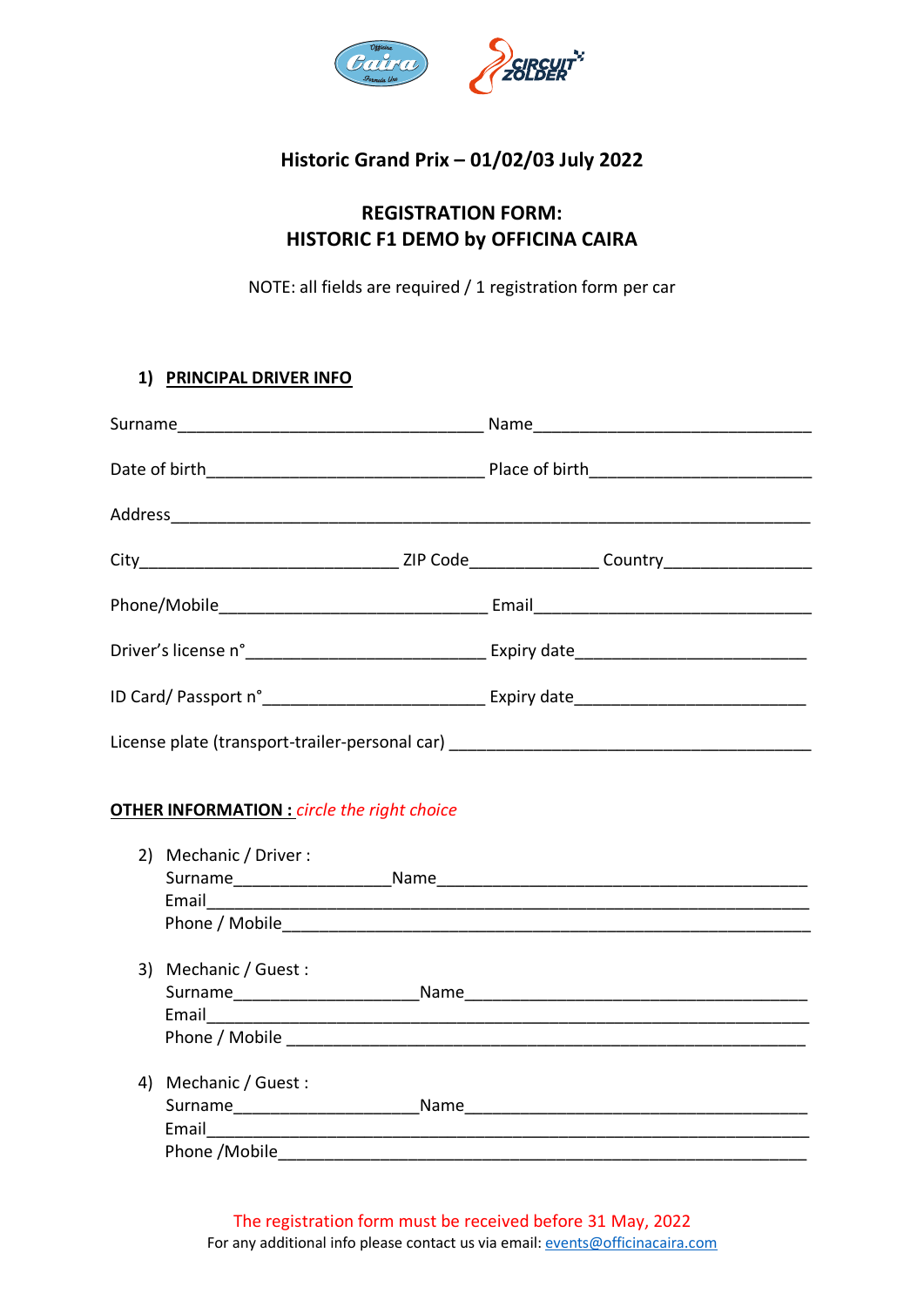| 5) | Mechanic / Guest : |      |
|----|--------------------|------|
|    | Surname            | Name |
|    | Email              |      |
|    | Phone / Mobile     |      |
|    |                    |      |
| 6) | Mechanic / Guest : |      |
|    | Surname            | Name |
|    | Email              |      |

*We need also a headshot of all persons (driver(s) + mechanics + guests) who will enter to the circuit (JPEG format + white background)*

Phone /Mobile\_\_\_\_\_\_\_\_\_\_\_\_\_\_\_\_\_\_\_\_\_\_\_\_\_\_\_\_\_\_\_\_\_\_\_\_\_\_\_\_\_\_\_\_\_\_\_\_\_\_\_\_\_\_\_\_\_

## **VEHICLE DETAILS: F1 cars only**

|                                 | Model ____________________________ |
|---------------------------------|------------------------------------|
|                                 |                                    |
|                                 |                                    |
| We need a picture of the car    |                                    |
|                                 |                                    |
|                                 |                                    |
| <b>BILLING INFORMATION</b>      |                                    |
| Name and surname / Company name |                                    |

| Address               |          |         |  |
|-----------------------|----------|---------|--|
| City                  | ZIP Code | Country |  |
| VAT number / Tax Code |          | Email   |  |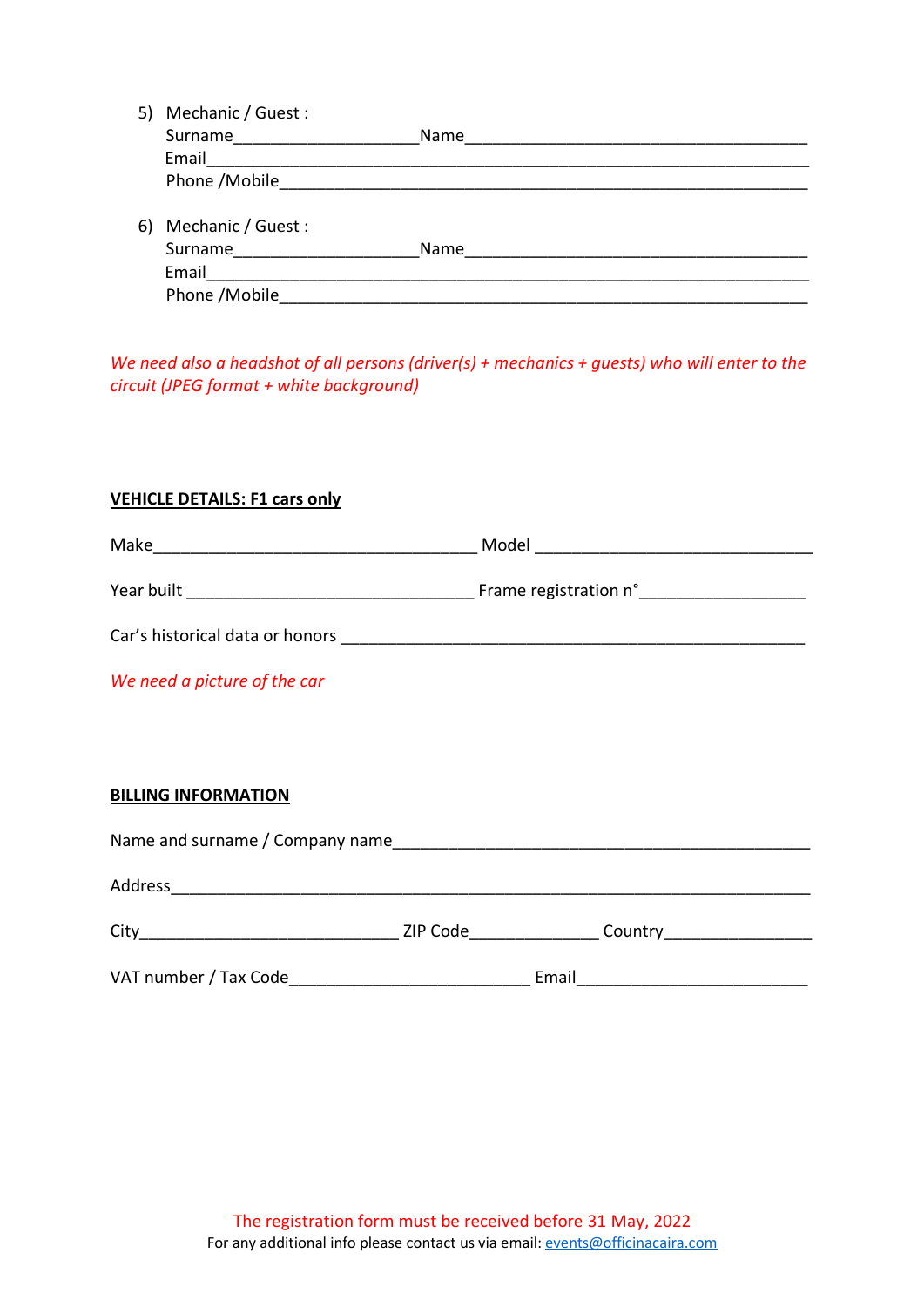## **REQUEST**

REGISTRATION TO THE FOLLOWING ACTIVITIES (MAXIMUM 20 cars)

#### **TRACK SESSIONS & PACKAGE**

o **Package 950€ / 1 Car / 4 persons:**  2x20min track time on Friday (NO NOISE LIMIT / F1 cars only) 2x20 min track time on Saturday (NO NOISE LIMIT / F1 cars only) 2x20min track time on Sunday (NO NOISE LIMIT / F1 cars only) Access to our VIP Hospitality CATERING INCLUDED (drinks, breakfast and lunchbox) Demo F1 Paddock Pass (FULL WEEKEND) 2 parking passes (FULL WEEKEND)

## **LIMITED NUMBER OF REGISTRATIONS – MAX 20 cars !!!**

#### **PROCEDURE**

This registration form must be sent via email to events@officinacaira.com and will be processed by a committee until booked out only if correctly completed and accompanied by proof of payment made out to:

We ask you a deposit of 500€ now to validate your inscription and the balance will be to pay for the 31/05/2022.

*DS PROMOTION INCENTIVE SPRL Bank: ING Bank IBAN: BE34 3631 5583 5590 BIC: BBRUBEBB*

*Communication: CAR MODEL + HISTORIC F1 DEMO 2022*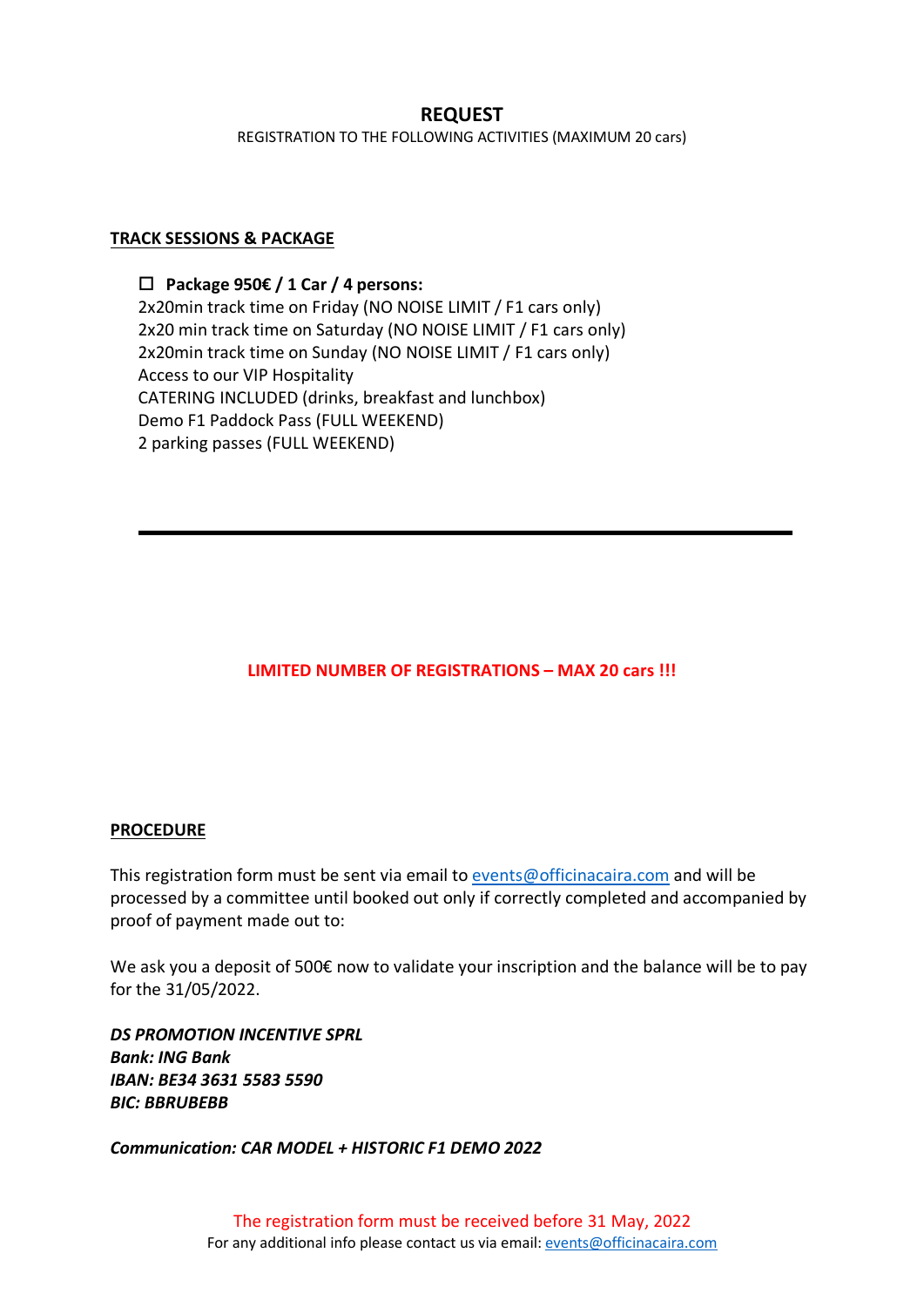## **DECLARATIONS AND PRIVACY**

- I declare that I have read and completed the disclaimer PUBLIC DRIVING EXPERIENCE.
- I declare that I know the state of the Circuit and the structures contained therein, to know the peculiarities and difficult technics present therein and to accept them in regards to the activities to be undertaken.
- By the very act of my application for entry, I declare with the signature of this document that I those travelling with me, my agents or those charged by me will give up the right to appeal for whatever reason to arbiters, tribunals for action deriving from the organization and / or conduct of the event. I also hereby absolve the Organizing Bodies, as well as the owners of the roads used and the Organizing Committee of any liability due to the event itself.
- Paddock passes will only be given if the F1 car has been driven during the track time in Friday, Saturday and Sunday.
- Exhibition of your car from Friday to Sunday until 5pm.
- In compliance with the Art.13 of GDPR (EU Regulation 2016/679), I hereby authorize DS PROMOTION INCENTIVE SPRL and Circuit Zolder to use and process my personal details contained in this document, in relation to the activity to be carried out and declared that I have been informed of the purposes/methods for the processing and my rights.

Date  $\frac{1}{2}$  / Signature  $\frac{1}{2}$  Signature  $\frac{1}{2}$  Signature  $\frac{1}{2}$  Signature  $\frac{1}{2}$  Signature  $\frac{1}{2}$  Signature  $\frac{1}{2}$  Signature  $\frac{1}{2}$  Signature  $\frac{1}{2}$  Signature  $\frac{1}{2}$  Signature  $\frac{1}{2}$  Sign

The CLIENT declares to specifically approve the contents of this form and for as much as may be needed, with the specific independent signature specifically approve in accordance to and for the purposes of articles of the Belgian Civil Code, the clauses contained in the "DECLARTIONS" section.

| $\overline{\phantom{a}}$<br>υa | .<br>. |  |
|--------------------------------|--------|--|
|                                |        |  |

#### PLEASE NOTE:

This registration form with copy of the bank transfer should be sent via email to: events@officinacaira.com